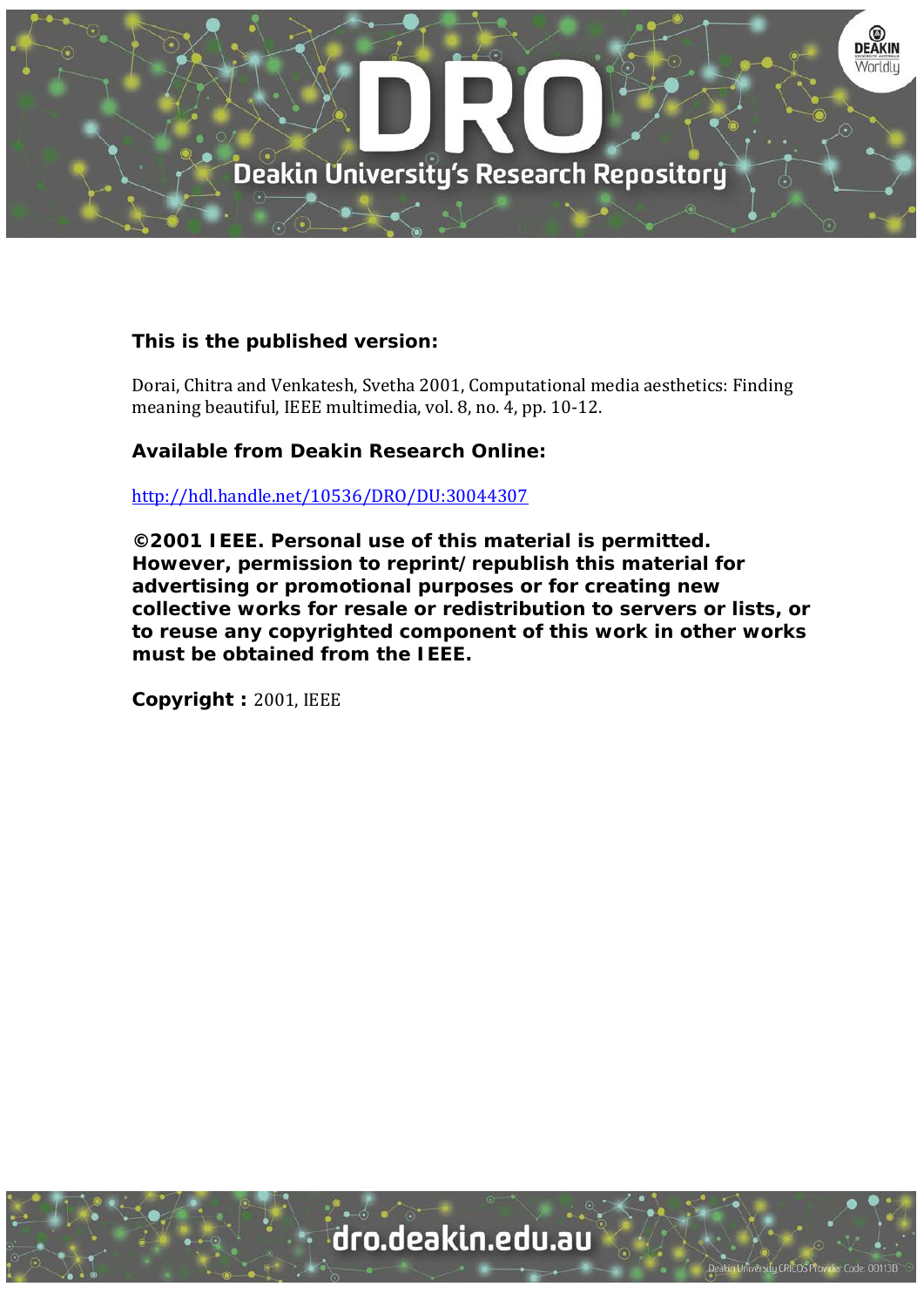# **Computational Media Aesthetics: Finding Meaning Beautiful**

**Chitra Dorai** *IBM T.J. Watson Research Center*

**Svetha Venkatesh** *Curtin University of Technology*

Content management's future is bright. Innovative media management, annotation, delivery, and navigation services will enrich online shopping, help-desk services, and anytime–anywhere training over wireless devices. Semantics-based annotations will break the traditional linear manner of accessing and browsing media and will support vignette-oriented access of audio and video. This can lead to new offerings of customized mediamanagement utilities for various market segments such as online education and training, advertising, news networks, and broadcasting studios.

However, the semantic gap between the rich meaning that users want when they query and browse media and the shallowness of the content descriptions that we can actually compute is weakening today's automatic content-annotation systems. This is a crucial obstacle that we must overcome to achieve that bright future. A serious need exists to develop algorithms and technologies that can annotate content with deep semantics and establish semantic connections between media's form and function, for the first time letting users access indexed media and navigate content in unforeseeable and surprising ways.

To address these underlying problems, we advocate an approach that markedly departs from existing methods<sup>1</sup> based on detecting and annotating low-level audio–visual features. To go beyond representing what a video or movie directly shows, we postulate that we must analyze and interpret the content's visual, aural, and emotional impact. Our contention is that we must understand compositional and aesthetic media principles to guide content analysis.

#### **The inspiration**

What avenues do we have for analyzing and interpreting media? Structuralism,<sup>2</sup> in film studies for example, proposes film segmentation followed by an analysis of parts or sections. We can see a

structuralistic approach to media computing in the recent emphasis on the underlying "meaning of the established relations between the single components of a multimedia system and exposing the main semantic and semiotic information hidden in the system's unified structure."3 We can treat structural elements, or portions of a video, when divested of cultural and social connotations, as plain data and therefore examine them using statistical and algorithmic tools for content description.

A richer and more important source is production knowledge or film grammar. Directors worldwide use accepted rules and techniques to solve problems in transforming a story from a written script to a captivating visual and aural narration.<sup>4</sup> These rules encompass a spectrum of cinematic aspects ranging from shot arrangements, editing patterns, and the triangular camera placement principle to norms for camera motion and action scenes. Over time, codes and conventions used to narrate a story with a certain series of images have become so standardized and pervasive that they now appear natural to modern film viewers.

However, video production mores are found more in history than in an abstract predefined set of regulations; they're descriptive rather than prescriptive. They elucidate ways in which we can synthesize basic visual and aural elements into larger structures and the relationships that exist between the many cinematic techniques employed worldwide, their intended meaning, and their emotional impact on movie audiences.

#### **The way**

Media aesthetics is a process of examining media elements such as lighting, picture composition, and sound—by themselves or jointly—and a study of their roles in manipulating our perceptual reactions, communicating messages artistically, and synthesizing effective media productions.<sup>5</sup> Inspired by that process, we defined *computational media aesthetics* as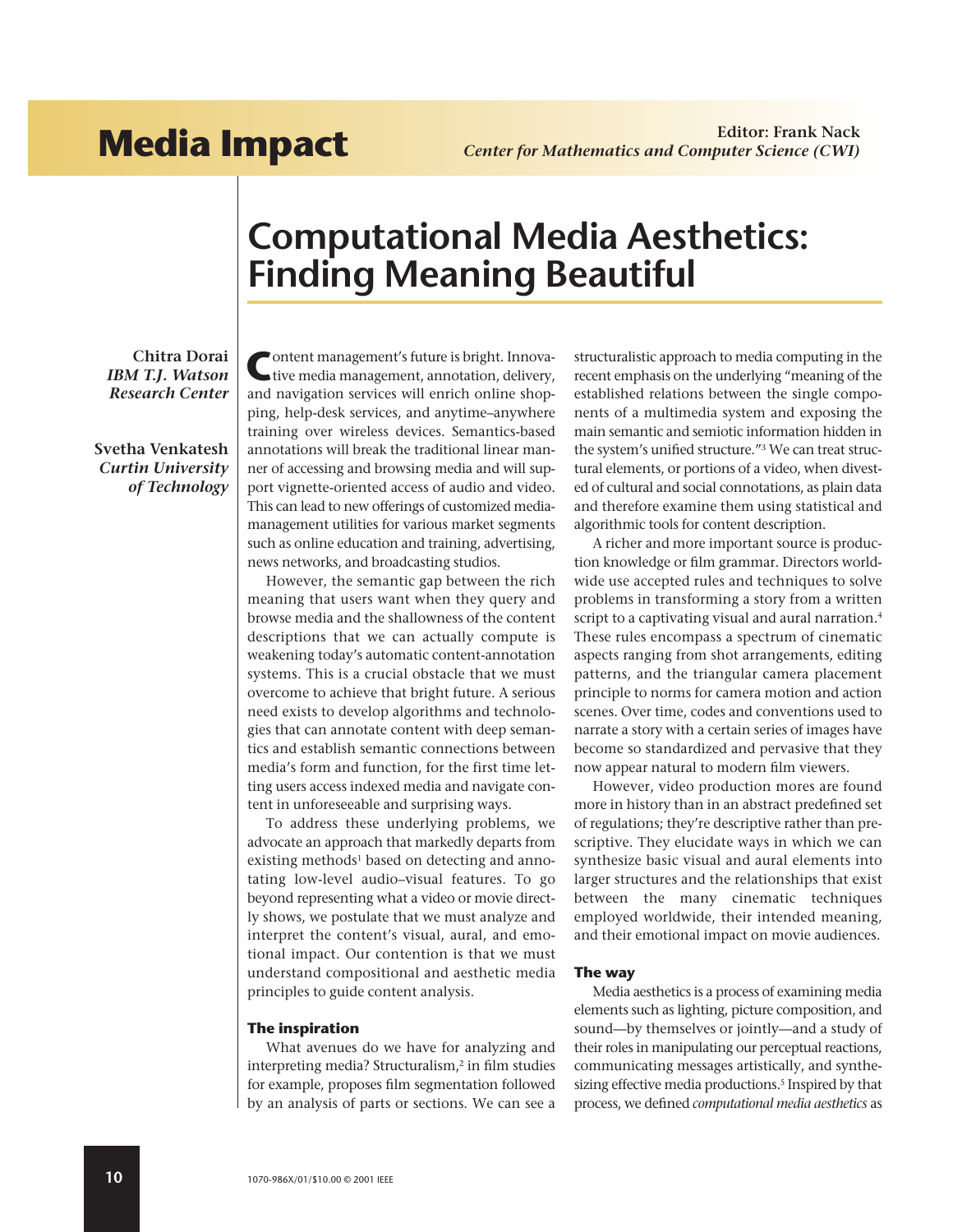the algorithmic study of a variety of image and aural elements in media (based on their use in film grammar). It is also the computational analysis of the principles that have emerged underlying their manipulation in the creative art of clarifying, intensifying, and interpreting an event for an audience.

Computational media aesthetics lets us distill successful techniques and criteria to create efficient, effective, and predictable messages in media communications. It provides a handle on interpreting and evaluating relative communication effectiveness of media elements with a knowledge of film codes that mediate perception, appreciation, and sometimes rejection. While the affective computing area aims to understand and enable computers to interpret and respond to users' emotional states, our approach aims to understand how directors use visual and sound elements to heighten the audience's emotional experience. Computational media aesthetics exposes the semantic and semiotic information embedded in media productions by focusing on the representation of perceived content in digital video and the semantic connections between the cinematic elements in the content and their emotional, visceral appeal. It studies mappings between specific narrative forms and their intended affect.

The importance of our approach is that it computationally analyzes the usage patterns of visual and aural elements in TV and film, which lets us create tools that facilitate efficient, effective, and predictable transformation of ideas into messages viewers can perceive. Understanding the dynamic nature of the narrative structure and techniques by analyzing the sequencing and integration of audio–visual elements will lead to better characterization of content and form. It will also let us develop tools for mass adoption of the successful techniques used in film and video making. In turn, this understanding will lead to high-level semantic annotation of movies and videos, and to a more effective user-query interpretation capability, allowing easier, human-oriented content description in queries submitted to media search engines. This new research area examines and associates deep semantics to the narrative structure in movies and television.

## **The difference**

While other researchers have sought to model specific events in a particular video domain in detail, our research delineates the expressiveness of the content's visual and aural patterns and the thematic units highlighted by them (such as fast-

**To create tools for automatically understanding video, we need to be able to interpret the data with its maker's eye.**

paced, tranquil, or horror scenes) regardless of a story's specific nature. The essential difference lies in developing analytical techniques founded on production knowledge for film and video understanding. We hope to extract high-level semantics associated with the cinematic elements and narrative forms synthesized using them and illustrate how we can detect and reconstruct such highlevel mappings by using software models.

Other researchers have used film grammar as a compositional framework in research related to content generation, synthesis of video presentations, and virtual worlds.<sup>6,7</sup> They've also suggested an integrated framework for new media productions in which we can author and generate particular presentations in a variety of forms using a range of tools interacting with a distributed media repository.3 Our research systematically uses film grammar to inspire and underpin an automated process of analyzing, characterizing, and structuring professionally produced videos.

#### **The first steps**

We've created a framework for computationally determining elements of form and narrative structure in movies from the basic devices of film grammar—namely, the shot, motion, recording distances, and practices that are commonly followed during the structuring of a story's audio– visual narration. We first extract the content's primitive computable aspects. We then define and construct new expressive elements (higher order semantic entities) from the primitive features. We base the definition and extraction of these semantic entities on production knowledge and film grammar. We formulate these entities only if directors design them and manipulate them for increased emotional engagement with viewers. The primitive features and the higher order semantic notions form the vocabulary for automated film-content description.

As an example, consider our software model of